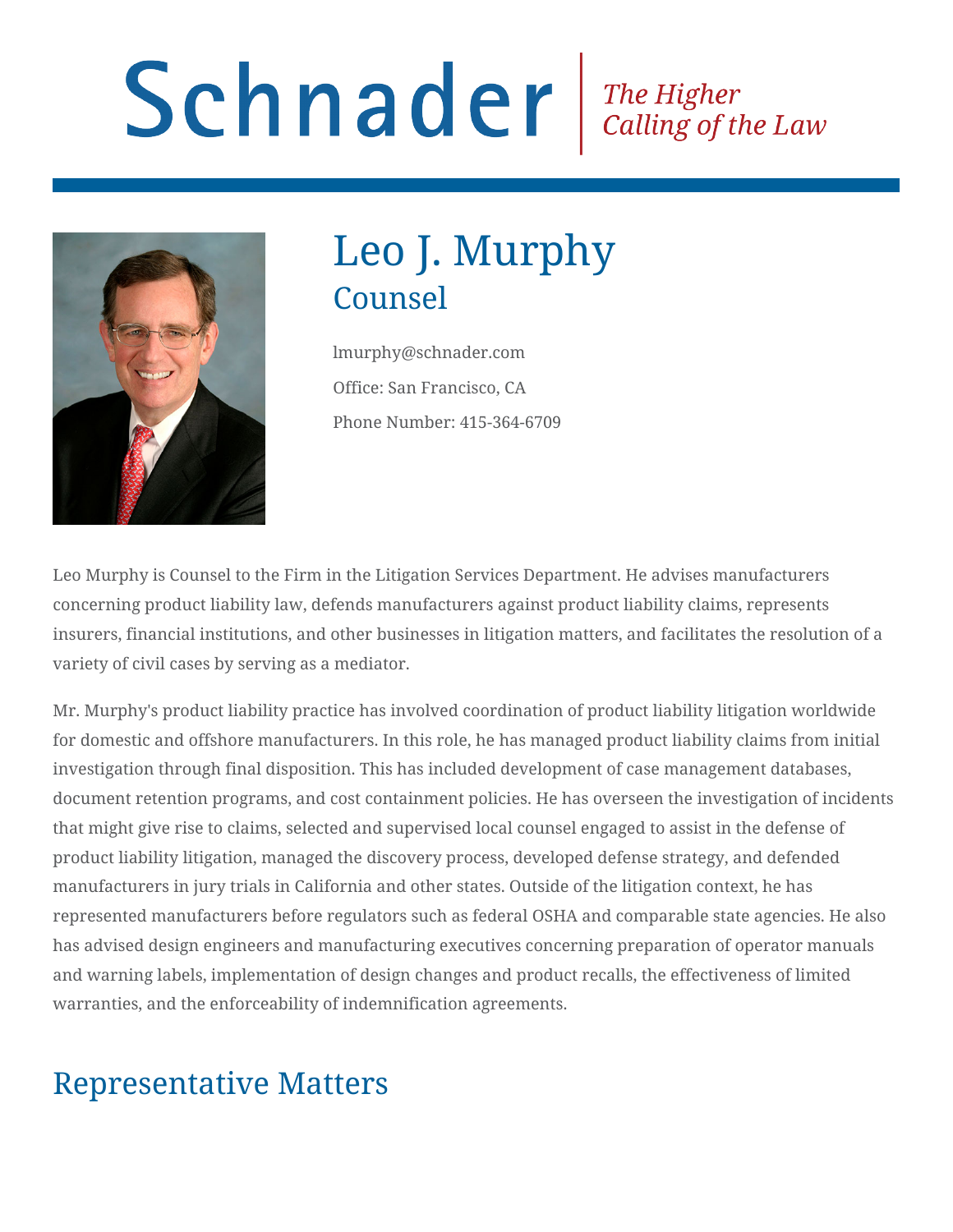## Product Liability

- Successfully defended manufacturers against product liability claims in jury trials in California and in other states
- Coordinated product liability litigation worldwide for a leading manufacturer of aerial access equipment including scissor lifts, boom lifts, and scaffolds.

## Aviation

- Successfully defended product liability claims against manufacturers of aircraft and related components in federal and state courts.
- Successfully defended the manufacturer of an electronic component that had been incorporated into a commercial airliner that crashed into the Atlantic Ocean.
- Successfully defended the manufacturer of an electronic component that had been incorporated into a commercial airliner that crashed upon takeoff from Madrid, Spain.

#### Insurance Litigation

- Recovered \$5 million from a manufacturer for an insurer in a subrogation action brought following a fire caused by an electrical product that had exploded.
- Obtained judgment in favor of two insurers in a six-week trial involving claims by a builder that \$7.5 million in construction defect damages were covered by insurance.

#### Business Litigation

Obtained summary judgment in favor of a multinational energy company in a lawsuit brought by a former subsidiary seeking \$41 million in environmental remediation costs.

## Civil Rights Litigation

Successfully defended an operator of professional golf competitions against discrimination claims.

## Government and Regulatory Affairs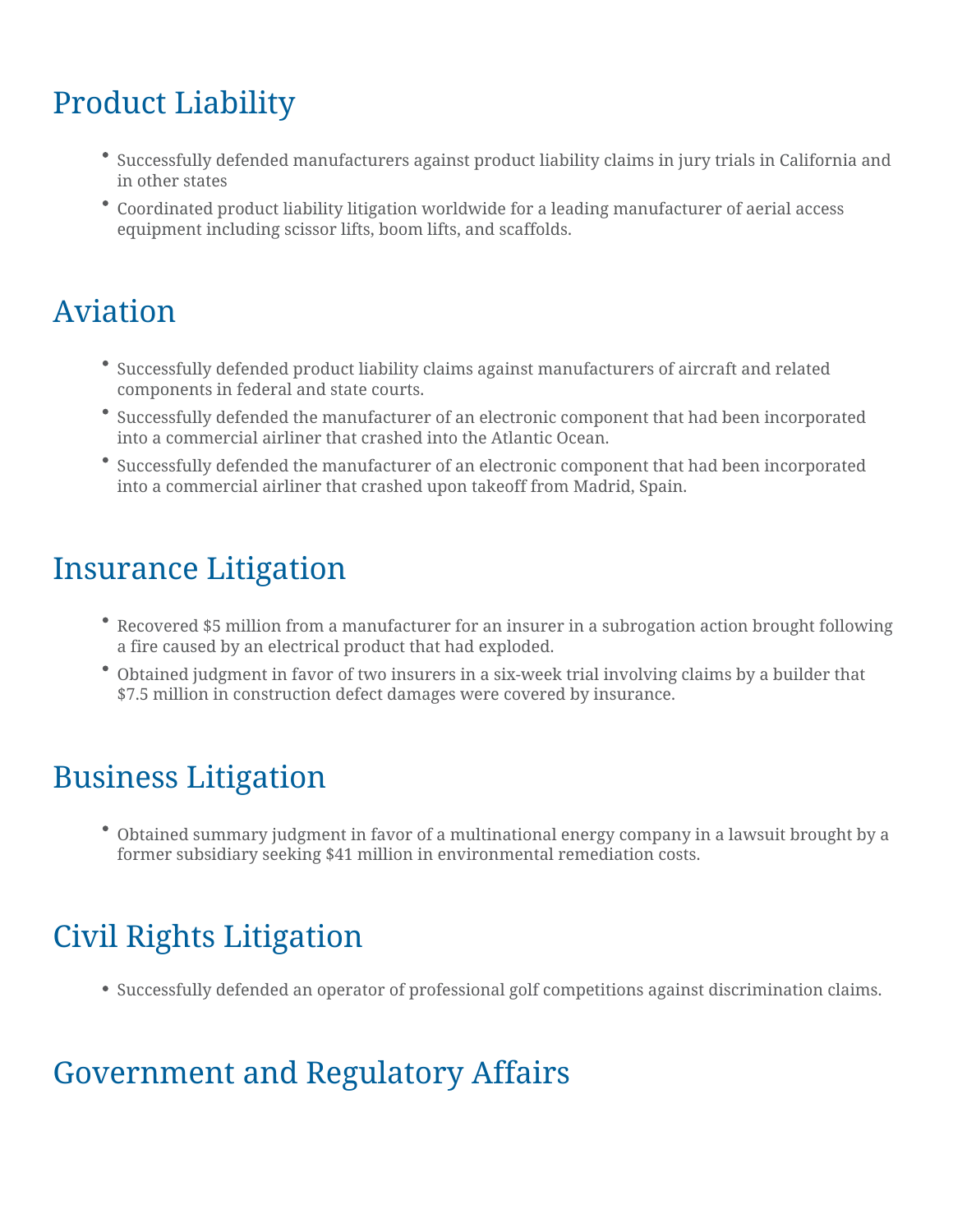- Represented an automotive repair franchisor in connection with a government investigation of suspected violations of environmental laws by franchisees.
- Successfully defended a government contractor in litigation brought by the San Francisco District Attorney alleging false claims and fraudulent business practices by showing that the improper conduct had been committed by a few rogue employees acting without the knowledge of the contractor.

#### Community and Pro Bono

Mr. Murphy's community focus is on disadvantaged youth. He is a past director and life member of The Guardsmen. Each year, the organization sends 2,500 at-risk youth to outdoor education programs and provides scholarships to more than 250 students, to enable them to attend top flight independent schools. Mr. Murphy also served two terms as a director of Mission Dolores Academy, a racially diverse independent K through 8 school at which 85% of the students receive financial aid. The rigorous academic program provided by the Academy enables graduates to be admitted to the best local high schools where they continue to receive very substantial tuition assistance. In the great majority of cases, Mission Dolores alumni become the first members of their families to attend college.

## Education

- University of San Francisco School of Law, J.D., 1972
- University of San Francisco, B.A., 1969

#### Bar Admissions

California

#### Court Admissions

- Supreme Court of the United States
- U.S. Court of Appeals for the Ninth Circuit
- U.S. District Courts for the Northern, Central, Eastern, and Southern Districts of California

## **Clerkships**